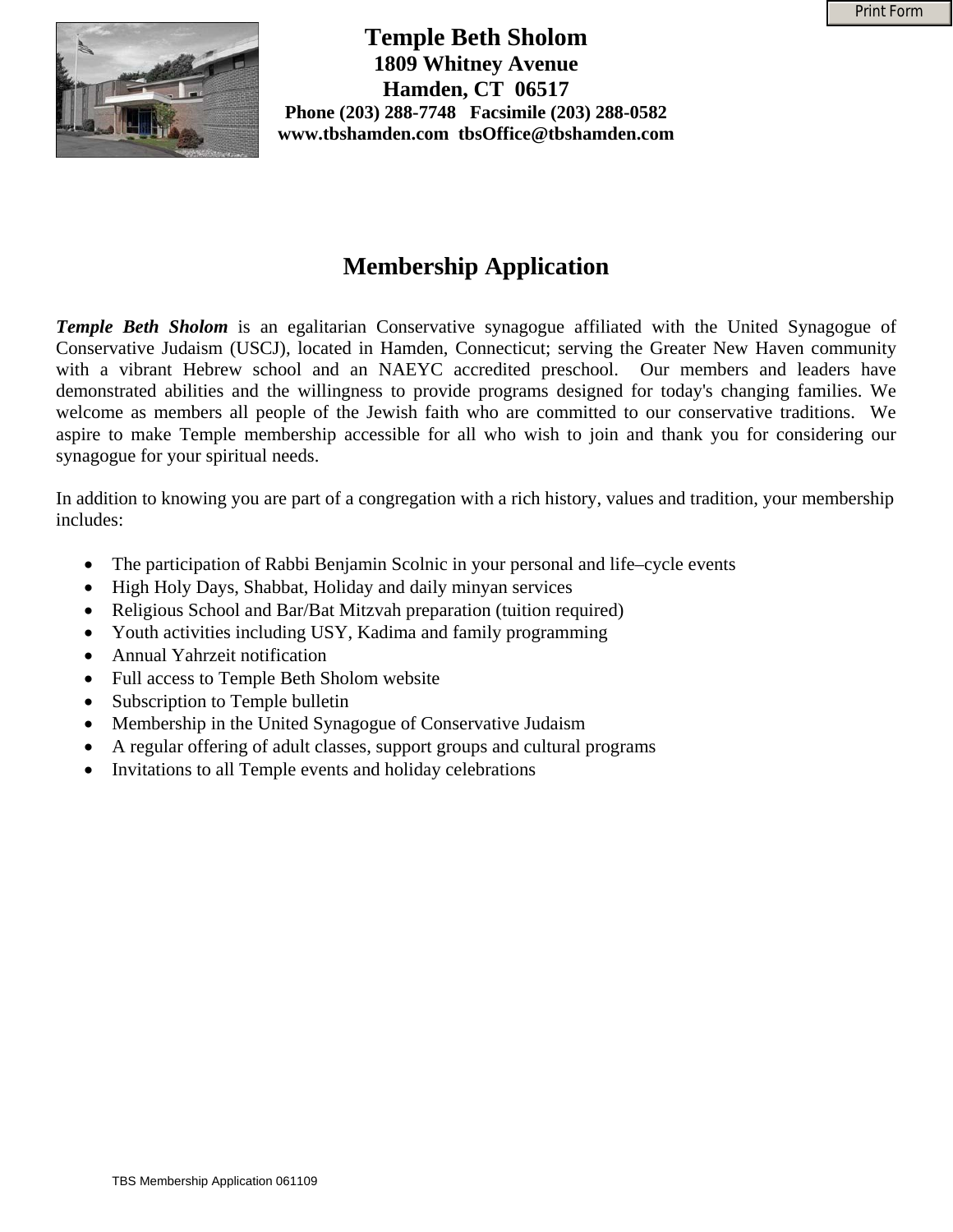## **Membership Application Temple Beth Sholom 1809 Whitney Avenue Hamden, CT 06517 Phone (203) 288-7748 Facsimile (203) 288-0582 www.tbshamden.com tbsOffice@tbshamden.com**

Please Print and fill in or Type on-line and print out

| <b>Household Information</b>                                                         |                       |                              |              |                                |  |
|--------------------------------------------------------------------------------------|-----------------------|------------------------------|--------------|--------------------------------|--|
| Date                                                                                 | <b>Family Name</b>    |                              |              |                                |  |
|                                                                                      |                       |                              |              |                                |  |
| Address                                                                              |                       | City                         | <b>State</b> | Zip Code                       |  |
|                                                                                      |                       |                              |              |                                |  |
| Home Phone                                                                           | <b>Marital Status</b> | Wedding Date (if applicable) |              | <b>Both Applicants Jewish?</b> |  |
|                                                                                      |                       |                              |              | OYes<br>QN <sub>0</sub>        |  |
| How long have you lived in the Hamden area?                                          |                       |                              |              |                                |  |
| Have you previously been a member of Temple Beth Sholom? If yes; when:               |                       |                              |              |                                |  |
| Have you previously been a member of another area synagogue? If yes; when and where: |                       |                              |              |                                |  |
|                                                                                      |                       |                              |              |                                |  |

| <b>Applicant Information</b>                 |                          |                                 |                                           |                                 |                            |                           |
|----------------------------------------------|--------------------------|---------------------------------|-------------------------------------------|---------------------------------|----------------------------|---------------------------|
| <b>Preferred Title</b><br>Name:              |                          |                                 |                                           |                                 |                            |                           |
|                                              |                          |                                 |                                           |                                 |                            |                           |
| Date of Birth:                               |                          |                                 |                                           |                                 | Name You Wish to Be Called |                           |
|                                              | <b>O</b> Kohen           | <b>OLevi</b>                    |                                           | OIsraelite                      |                            |                           |
| <b>Contact Information</b>                   |                          |                                 |                                           |                                 |                            |                           |
| <b>Work Phone</b>                            | Cell Phone               |                                 |                                           | <b>Work Email Address</b>       |                            | <b>Home Email Address</b> |
|                                              |                          |                                 |                                           |                                 |                            |                           |
| <b>Work Fax</b>                              | Home Fax                 |                                 | Other Contact Information (if applicable) |                                 |                            |                           |
|                                              |                          |                                 |                                           |                                 |                            |                           |
| Employer's Name/Profession                   |                          |                                 |                                           |                                 |                            |                           |
|                                              |                          |                                 |                                           |                                 |                            |                           |
| Your Hebrew Name, If Known:                  |                          | Father's Hebrew Name, If Known: |                                           | Mother's Hebrew Name, If Known: |                            |                           |
|                                              |                          |                                 |                                           |                                 |                            |                           |
| <b>Conversion Information, if applicable</b> |                          |                                 |                                           |                                 |                            |                           |
| Date                                         | <b>Officiating Rabbi</b> | Name and Address of Synagogue   |                                           |                                 |                            |                           |
|                                              |                          |                                 |                                           |                                 |                            |                           |

| <b>Co-Applicant Information</b>              |                          |                                 |  |                                 |                                           |                    |  |
|----------------------------------------------|--------------------------|---------------------------------|--|---------------------------------|-------------------------------------------|--------------------|--|
| Name:                                        |                          |                                 |  |                                 | <b>Preferred Title</b>                    |                    |  |
|                                              |                          |                                 |  |                                 |                                           |                    |  |
| Date of Birth:                               |                          |                                 |  |                                 | Name You Wish to Be Called                |                    |  |
|                                              | <b>O</b> Kohen           | OLevi                           |  | <b>O</b> Israelite              |                                           |                    |  |
| <b>Contact Information</b>                   |                          |                                 |  |                                 |                                           |                    |  |
| <b>Work Phone</b>                            | Cell Phone               |                                 |  | <b>Work Email Address</b>       |                                           | Home Email Address |  |
|                                              |                          |                                 |  |                                 |                                           |                    |  |
| Work Fax                                     | Home Fax                 |                                 |  |                                 | Other Contact Information (if applicable) |                    |  |
|                                              |                          |                                 |  |                                 |                                           |                    |  |
| Employer's Name/Profession                   |                          |                                 |  |                                 |                                           |                    |  |
|                                              |                          |                                 |  |                                 |                                           |                    |  |
| Your Hebrew Name, If Known:                  |                          | Father's Hebrew Name, If Known: |  | Mother's Hebrew Name, If Known: |                                           |                    |  |
|                                              |                          |                                 |  |                                 |                                           |                    |  |
| <b>Conversion Information, if applicable</b> |                          |                                 |  |                                 |                                           |                    |  |
| Date                                         | <b>Officiating Rabbi</b> | Name and Address of Synagogue   |  |                                 |                                           |                    |  |
|                                              |                          |                                 |  |                                 |                                           |                    |  |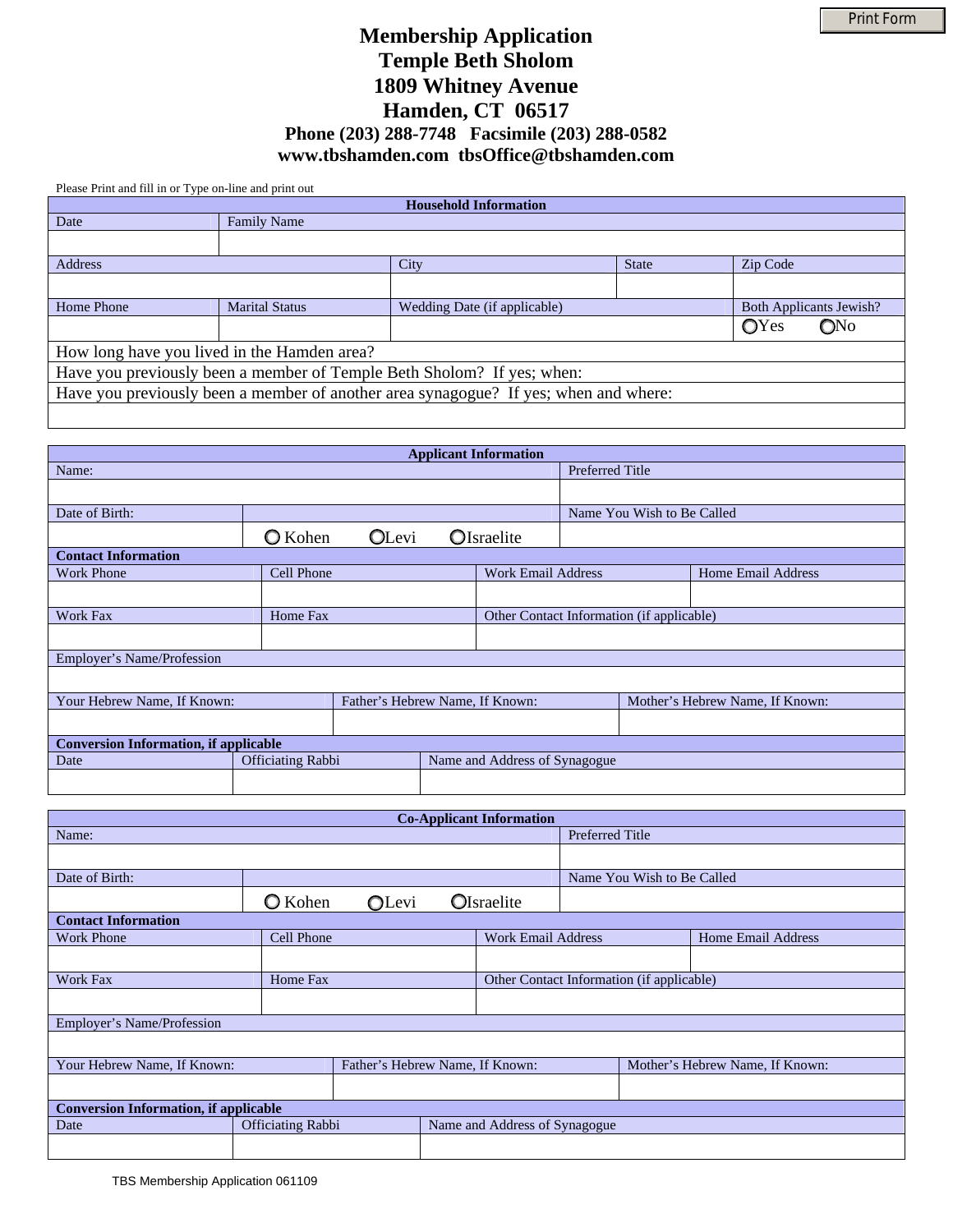| <b>Children and Dependents</b>               |              |                          |                          |                      |  |  |
|----------------------------------------------|--------------|--------------------------|--------------------------|----------------------|--|--|
|                                              |              | 2                        | 3                        | $\overline{4}$       |  |  |
| Name                                         |              |                          |                          |                      |  |  |
| <b>Hebrew Name</b>                           |              |                          |                          |                      |  |  |
| Bar/Bat Mitzvah Date                         |              |                          |                          |                      |  |  |
| <b>Birth Date</b>                            |              |                          |                          |                      |  |  |
| Sex                                          | $\mathbf{v}$ | $\mathbf{v}$             | $\overline{\phantom{0}}$ | $\vert \vert$        |  |  |
| Physical Limitations                         |              |                          |                          |                      |  |  |
| <b>School Information</b>                    |              |                          |                          |                      |  |  |
| Secular School Grade                         | $\mathbf{v}$ | $\overline{\phantom{0}}$ | $\overline{\phantom{a}}$ | $\blacktriangledown$ |  |  |
| Secular School Name                          |              |                          |                          |                      |  |  |
| <b>Conversion Information, if applicable</b> |              |                          |                          |                      |  |  |
| Date of Conversion                           |              |                          |                          |                      |  |  |
| <b>Officiating Rabbi</b>                     |              |                          |                          |                      |  |  |
| Name of Synagogue                            |              |                          |                          |                      |  |  |
| Address of Synagogue                         |              |                          |                          |                      |  |  |

| <b>Yahrzeit Information</b> |                  |              |               |                         |                         |  |
|-----------------------------|------------------|--------------|---------------|-------------------------|-------------------------|--|
| Name of Deceased            | Related to Whom? | Relationship | Date of Death | Before or After Sundown | <b>Full Hebrew Name</b> |  |
|                             |                  |              |               |                         |                         |  |
|                             |                  |              |               |                         |                         |  |
|                             |                  |              |               |                         |                         |  |
|                             |                  |              |               |                         |                         |  |
|                             |                  |              |               |                         |                         |  |

#### **Applicant's Signature** \_\_\_\_\_\_\_\_\_\_\_\_\_\_\_\_\_\_\_\_\_\_\_\_\_\_\_\_\_\_\_\_\_\_\_\_\_\_\_\_\_\_\_ Date \_\_\_\_\_\_\_\_\_\_\_\_\_\_\_\_\_\_\_\_\_\_

| We welcome any additional information, comments, special interests, skills or needs you may have -- |
|-----------------------------------------------------------------------------------------------------|
| (i.e. leading services, reading torah etc):                                                         |
|                                                                                                     |
|                                                                                                     |
|                                                                                                     |
|                                                                                                     |
|                                                                                                     |

So that we may fully welcome you into our community, kindly complete the next page.

| For Office Use Only:                 |  |
|--------------------------------------|--|
| Date received:                       |  |
| Payment Date and type:               |  |
| Date approved by Board of Directors: |  |
| Correspondence Address Preference:   |  |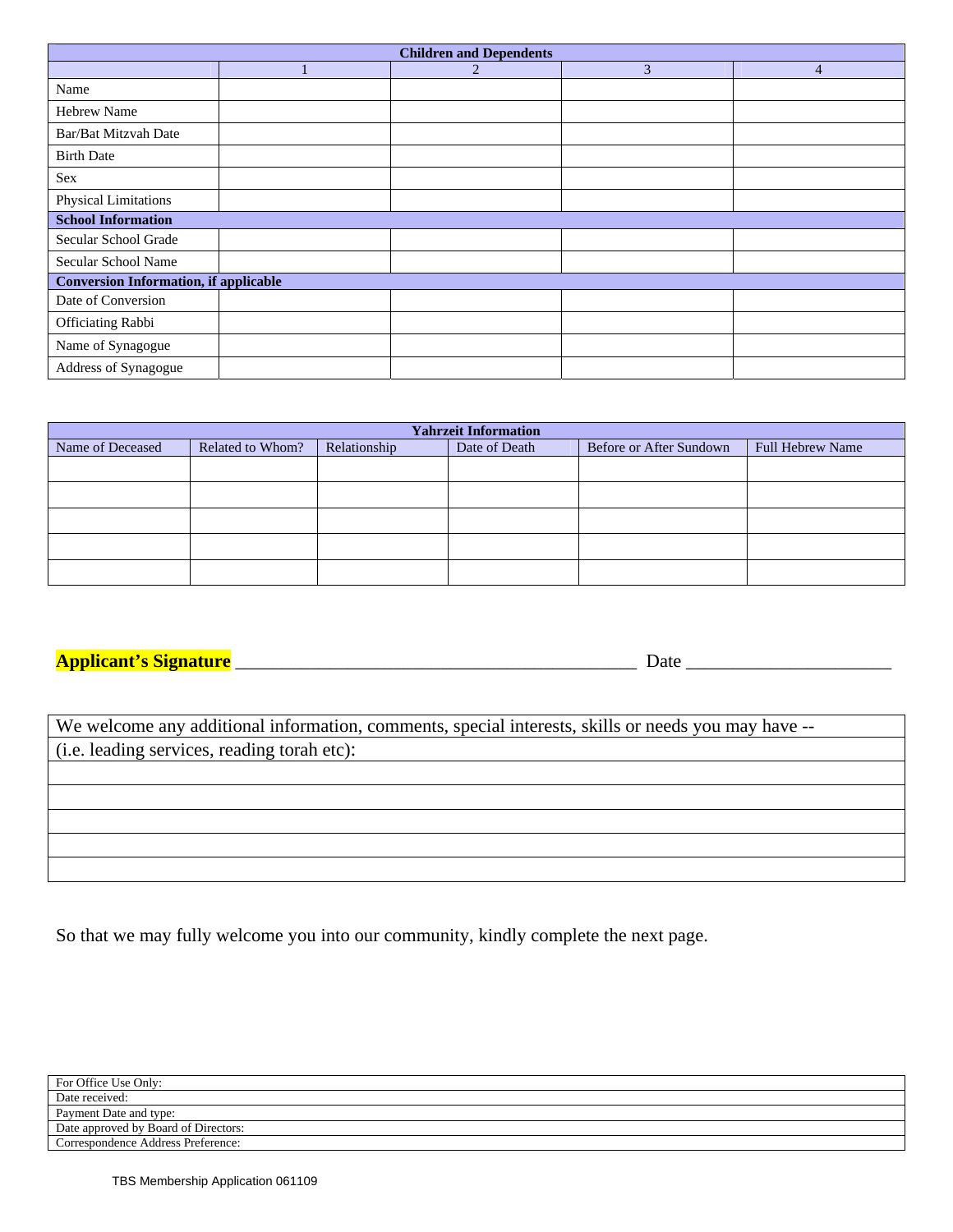Welcome to Temple Beth Sholom. This page of the application will be shared with members of the Board of Directors and the Chairpeople of various committees to help meet your needs and fully welcome you.

| $\mathbf{v}$<br>мяне<br>. . | 74 I H<br>uw |
|-----------------------------|--------------|
|                             |              |

|         | What was the most important factor in your joining Temple Beth Sholom? |  |                               |  |  |
|---------|------------------------------------------------------------------------|--|-------------------------------|--|--|
| $\circ$ | Attended service/life-cycle event                                      |  | Religious school for children |  |  |
|         | Moved to community                                                     |  | Relationship with the Rabbi   |  |  |
| $\circ$ | Recommended by a Temple member: Name                                   |  |                               |  |  |
|         | Other:                                                                 |  |                               |  |  |

| Interest and Involvement Information - Please check the boxes of programs about which you would like |                                        |  |  |  |  |
|------------------------------------------------------------------------------------------------------|----------------------------------------|--|--|--|--|
| more information.                                                                                    |                                        |  |  |  |  |
| <b>Adult Education</b>                                                                               | Religious School                       |  |  |  |  |
| <b>K</b> 'tanim Nursery School                                                                       | $\Box$ Bar / Bat Mitzvah               |  |  |  |  |
| $\Box$ Mitzvah Committee                                                                             | $\Box$ Adult Bar / Bat Mitzvah         |  |  |  |  |
| □ Israel Affairs Committee (educational programs,                                                    | Social Action and/or Community Service |  |  |  |  |
| <i>travel opportunities</i> )                                                                        |                                        |  |  |  |  |
| □ Volunteer Work at Temple                                                                           | $\Box$ Spiritual/Ritual Events         |  |  |  |  |
| (ushering at services, serving on a committee, etc.)                                                 |                                        |  |  |  |  |
| □Sisterhood                                                                                          | $\Box$ Men's Club                      |  |  |  |  |
| <b>Minyan Services</b>                                                                               |                                        |  |  |  |  |
| $\Box$ Other (please specify)                                                                        |                                        |  |  |  |  |
|                                                                                                      |                                        |  |  |  |  |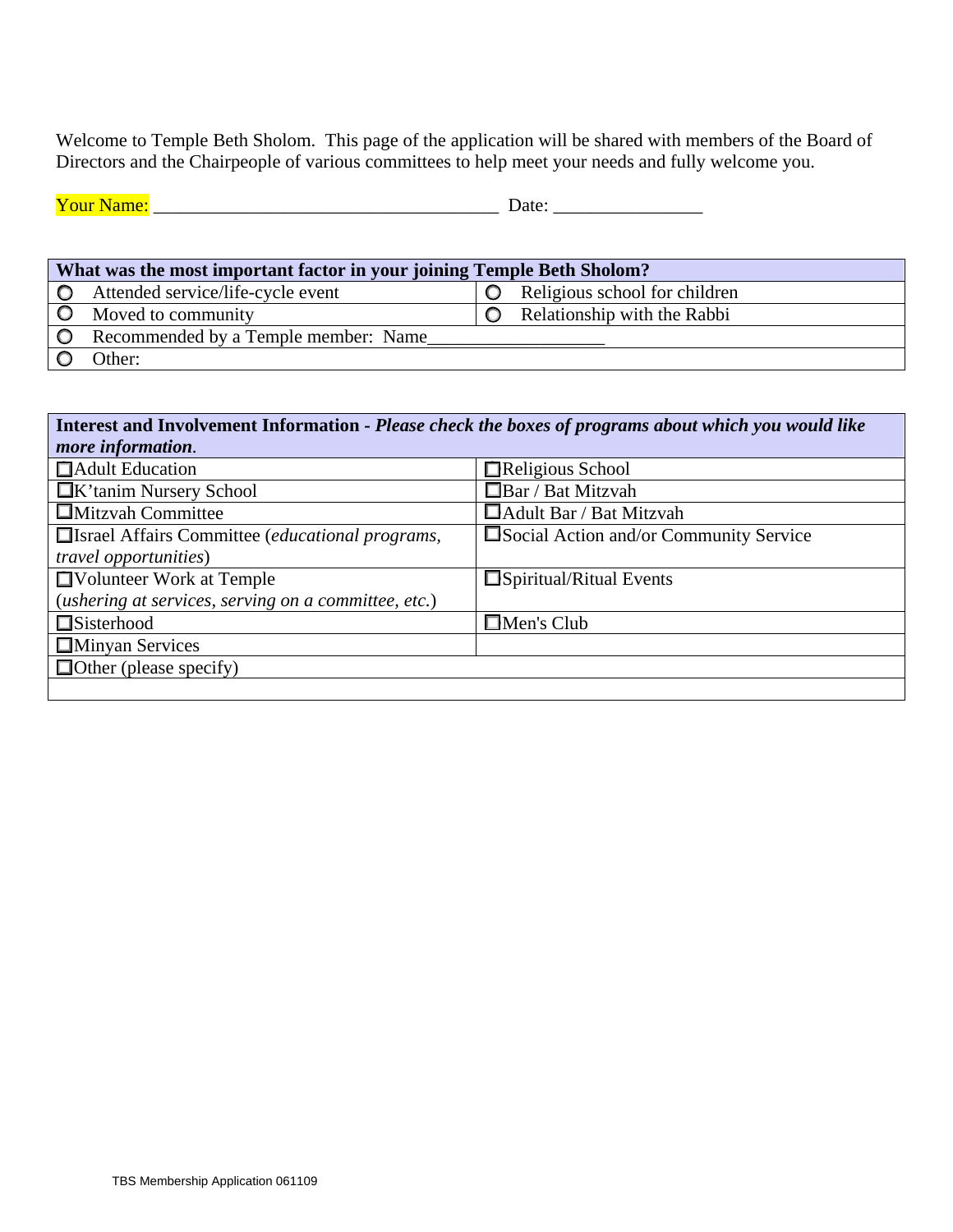### **Temple Beth Sholom 1809 Whitney Avenue Hamden, CT 06517 Phone (203) 288-7748 Facsimile (203) 288-0582 www.tbshamden.com tbsOffice@tbshamden.com**

## **Building Fund Pledge**

Temple Beth Sholom owes its successful operation in large part to the generous financial contributions of its members. These contributions come primarily through annual membership fees, donations and a multi-year Building Fund pledge. For individuals age 67 and older and couples with at least one member 67 or older, the building fund pledge is waived, but greatly appreciated, when offered.

| Member Name(s)  |          |  |
|-----------------|----------|--|
| Address:        |          |  |
| Telephone: Day: | Evening: |  |

I / we understand that a pledge to the Building Fund is part of the responsibilities of membership in Temple Beth Sholom. Termination of membership at Temple Beth Sholom does not result in abatement of the pledge unless I / we move out of the area generally served by Temple Beth Sholom.

I / we pledge to pay \$ 1,200.00

I / we understand that the maximum pledge period is five  $(5)$  years, and wish to make contributions as follows:

**Q** Full payment is enclosed

 $\bigcirc$  Quarterly payments of \$54.00 (An initial deposit of \$120.00 must accompany this form)

| Signature: |  |
|------------|--|

*Date:*